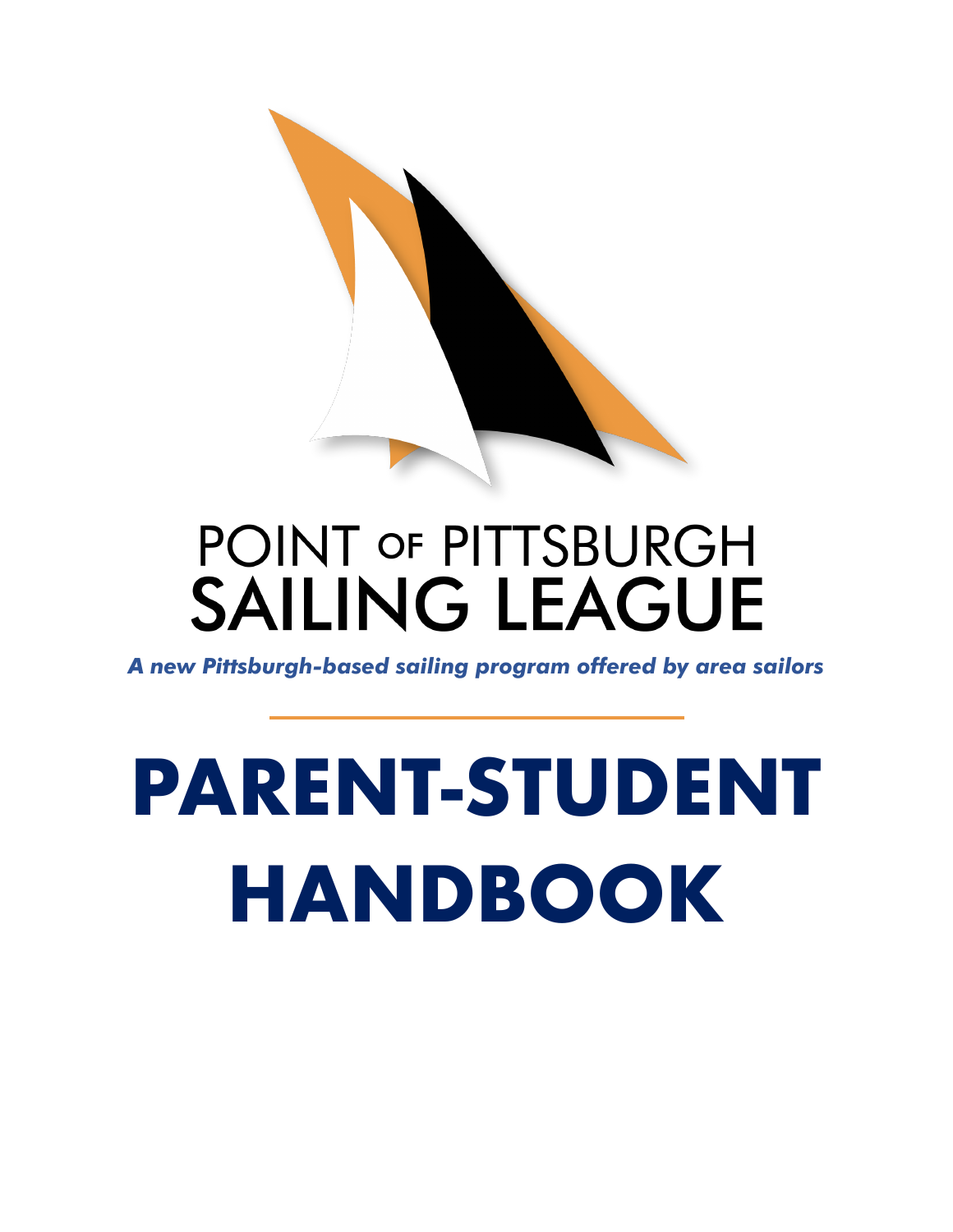### **PPSL Parent - Student Handbook Contents**

| <b>COMPLIANCE STATEMENT</b><br>3 |                                                                |         |
|----------------------------------|----------------------------------------------------------------|---------|
| I.                               | <b>INTRODUCTION</b>                                            | 3       |
|                                  | A. MISSION                                                     | 3       |
|                                  | <b>B. OBJECTIVE</b>                                            | 3       |
|                                  | <b>II. STANDARD SAILING SEASON</b>                             | 4       |
| Ш.                               | <b>GENERAL RULES</b>                                           | 4       |
| IV.                              | <b>SAFETY</b>                                                  | 5       |
| V.                               | <b>SWIM TEST</b>                                               | 5       |
| VI.                              | <b>CAPSIZE</b>                                                 | 5       |
| VII.                             | <b>RULES OF THE SAILING AREA</b>                               | 6       |
|                                  | A. SAILBOAT SAFETY PROCEDURES & CHANNEL CLEARANCE              | 6       |
|                                  | <b>B. RIVER CLEARANCE PROCEDURES</b>                           | 7       |
|                                  | 1. General Commercial Traffic With Limited Ability To Maneuver | 7       |
|                                  | 2. Industrial Boat Traffic/Barge Traffic                       | 7       |
| VIII.                            | <b>PERSONAL PROPERTY &amp; THINGS TO BRING</b>                 | 8       |
| IX.                              | UNITED STATES SAILING ASSOCIATION, INC.                        | 9       |
| X.                               | <b>PROGRAM CURRICULUM</b>                                      | 9       |
| XI.                              | <b>MEDICAL AND HEALTH POLICY</b>                               | 10      |
| XII.                             | STUDENT SAFETY CONDUCT CODE / DISCIPLINE POLICY                | 11      |
|                                  | XIII. STUDENT AGREEMENT & RECEIPT                              | $12 \,$ |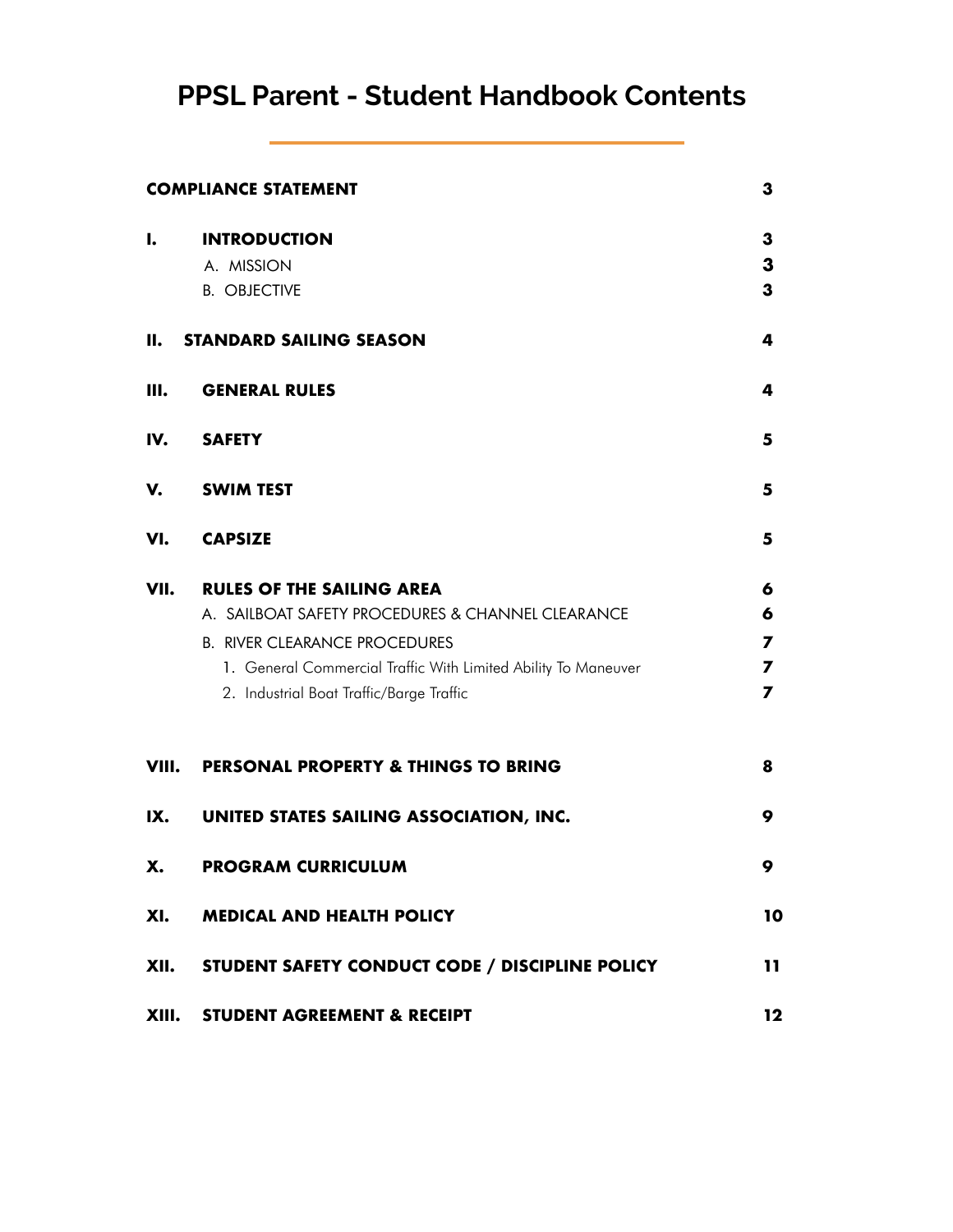#### **COMPLIANCE STATEMENT**

The Point of Pittsburgh Sailing Program complies with standards and practices of the United States Sailing Association, American Heart Association and the national the US Center for Safe Sport.

#### **I. Introduction**

On behalf of the Point of Pittsburgh Sailing League members, welcome to our sailing program that seeks to provide sailing opportunity for area high school students. Whether this is your first exposure to sailing or you have prior sailing experience we want to make sure that this will be a safe and enjoyable opportunity.

We have developed this handbook for you and your family to keep as a reference. We hope that we have answered all of the questions that might arise throughout the program.

In order to ensure that we maintain the highest quality program possible, we welcome and encourage your comments.

#### **A. Mission**

The mission of the Point of Pittsburgh Sailing League is to provide an opportunity for students in Pittsburgh area high schools to experience to joy of sailing and develop sailing skills sufficient to participate in an annual regional high school sailing regatta. The program is coeducational. The learned skills will provide the foundation for a lifelong love of sailing and the opportunity to participate in many other US Sailing Association events. In addition to sailing, the program covers the proper use and care of boats, sails, and the docking area. Safety standards will be taught and strictly enforced to prevent accidents.

#### **B. Objective**

The Point of Pittsburgh Sailing League Sailing Program is based upon the well-established curriculum of the United States Sailing Association, Inc. Students will learn the proper use and care of boats, sails, lines, and equipment.

Safety is of prime importance. Student will follow the rules and guidelines of the Point of Pittsburgh Sailing Program are intended to ensure their own safety and the safety of others.

Since there is some inherent danger associated with boating and water activities, each student must demonstrate their swimming ability by passing a basic swimming test. Students will learn to react to, recover, and regain control after an emergency such as a capsized sailboat or a crew member overboard.

Advanced students will learn basic racing skills required to start and compete in sailboat racing. Students will practice by racing each other in order to develop winning strategies.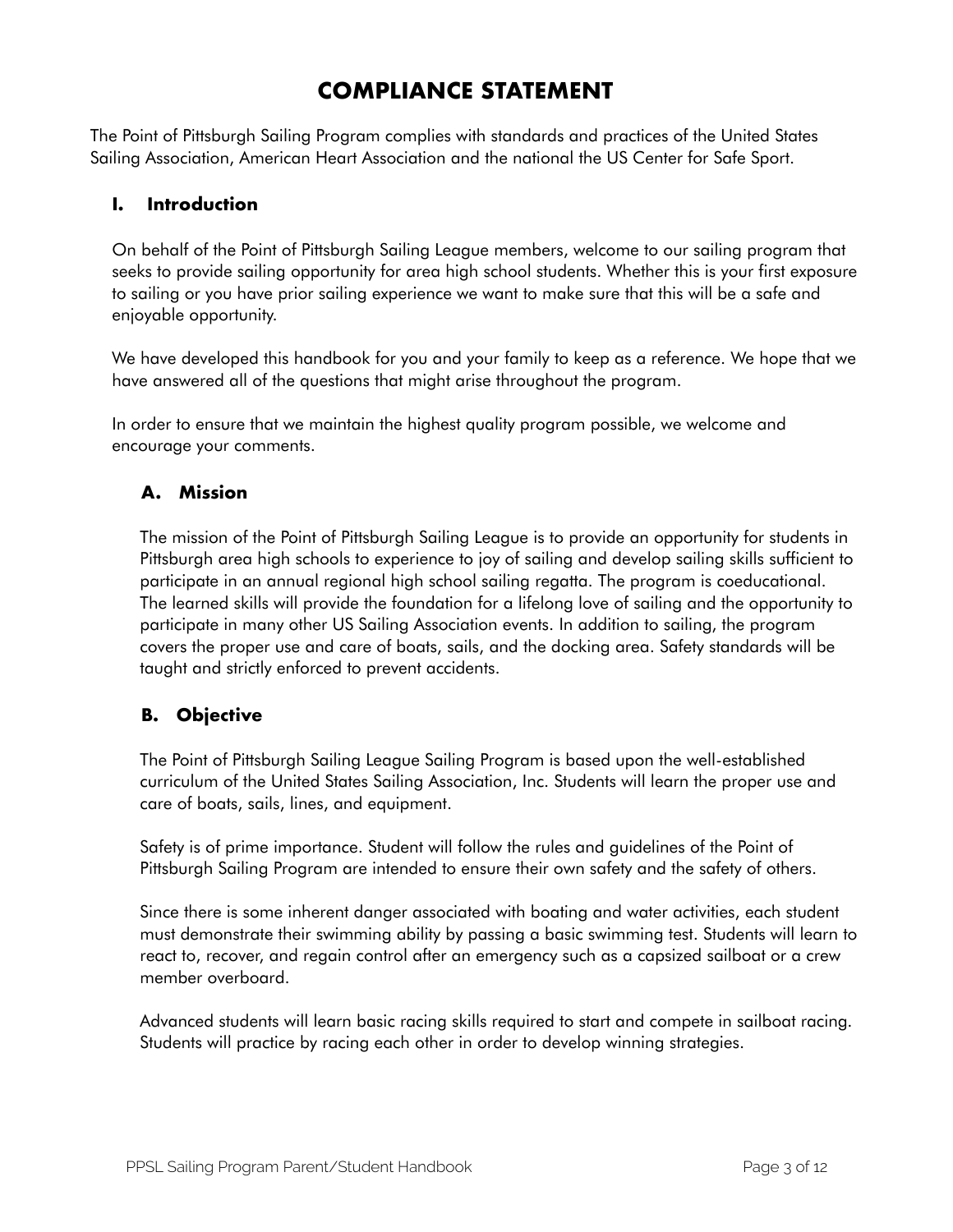#### **II. Standard Annual Sailing Off-Season Class Education & Sailing Season Schedule**

| Off-Season Instruction (Locations To Be Determined)      | May             |
|----------------------------------------------------------|-----------------|
| Dock Installation And Initiation Of On-Water Instruction | Late May        |
| Sailing Instruction                                      | June to October |
| Regional High School Sailing Regatta                     | Late September  |

#### **III. General Rules**

*Discipline* - Any discipline problems that pose a safety concern for other students will result in the misbehaving students being removed from class. The Student Safety Conduct Code / Discipline Policy details the expectations and procedures.

*Swearing* - No profane, disrespectful or degrading language will be tolerated at any time.

*Horseplay* - No running, chasing, tag, throwing of objects or other general horseplay activities are allowed.

*Powerboat Use* - Students will only be allowed in powerboats for appropriate sailing program activities.

- No students driving powerboats
- No full-throttle operation of powerboats except in emergency situations

In a rescue and recovery operation, the instructor will exercise their judgment of appropriate use of the boats based upon the circumstances.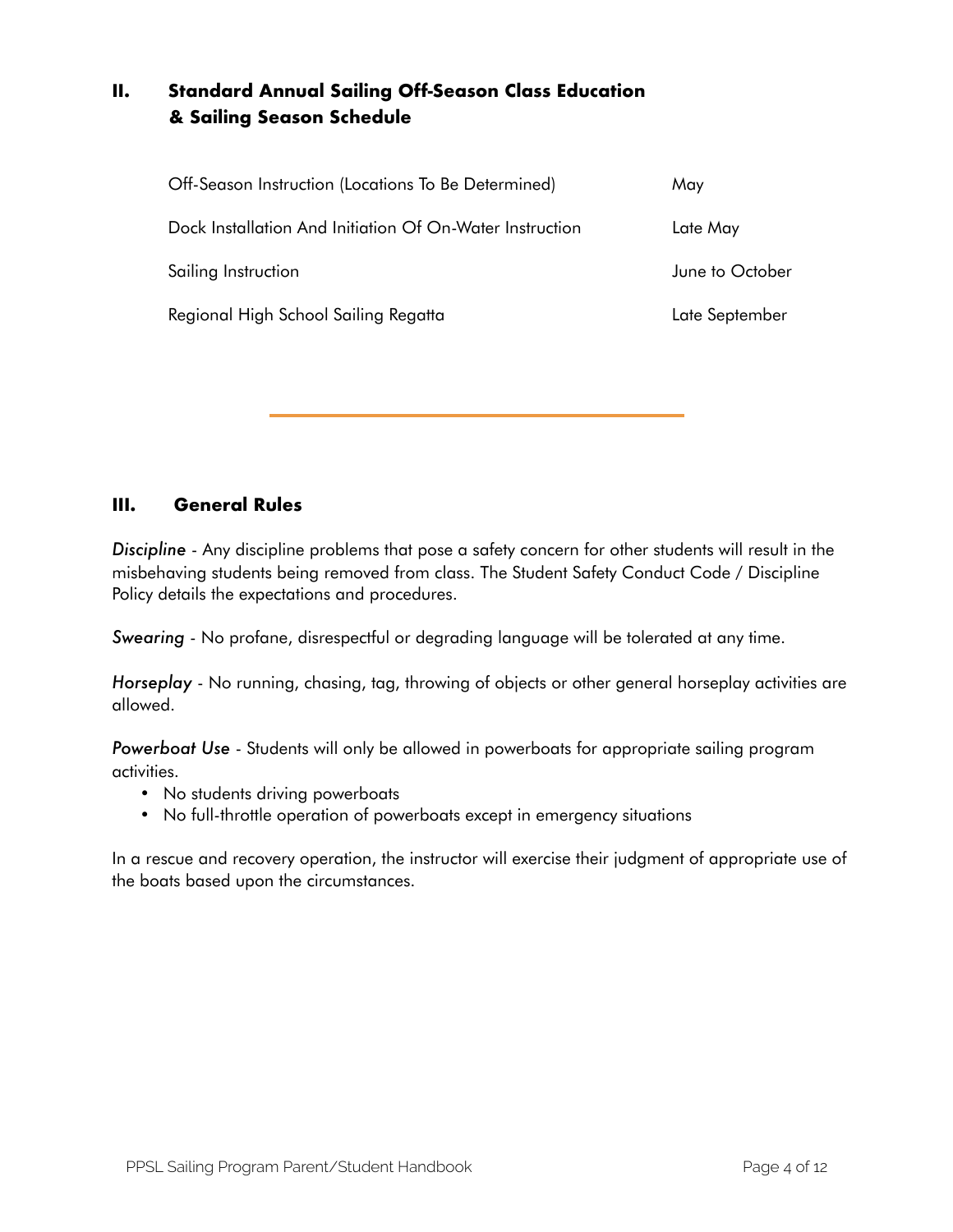#### **IV. Safety**

Safety standards will be taught and strictly enforced to prevent accidents. Students will be expected to observe the following rules

- Docks No running on, pushing, jumping, or diving off the docks.
- Swimming No swimming off the docks unless instructed to do so as part of a program activity (such as the capsize exercises). No swimming under the docks or boats. No recreational swimming.
- <span id="page-4-2"></span>• Personal Flotation Device (PFD) or "Lifejacket" - Every student will be provided a U. S. Coast Guard approved Personal Flotation Device[.](#page-4-0)<sup>[1](#page-4-0)</sup> Their PFD must be worn at all times when they are at the waterfront, on the docks, in boats, or out on the river.
- Signal Whistle Every student will have a signal whistle and attach it to his or her PFD. They will use the whistle to signal for help in an emergency.
- Foot Protection Students must wear proper footwear to prevent slipping on wet surfaces such as the decks of boats and for protection from splinters. Refer to "Personal Property & Things to Bring."
- Injury Report all personal injuries to an instructor immediately. All injuries are recorded in the Medical/Incident Log.
- Powerboat Use PPSL powerboats are for safety, rescue and recovery use and may only be operated by authorized PPSL personnel. If students need to be transported in a powerboat they must be seated and wearing their PFD.

#### **V. Swim Test**

In order to participate in the youth sailing program every student must be able to demonstrate his or her basic swimming ability.

- Returning students have passed a swim test in previous years and are exempted from a retest.
- Prior to commencing camp students must bring a certificate from a recognized swimming program, such as the YMCA or Red Cross, that indicates successful completion of the following test:
	- Swim (without life jacket) 125-feet using any stroke o Tread water for 2 minutes
	- Put on life jacket while treading water six feet deep or more

#### **VI. Capsize**

<span id="page-4-3"></span>At the beginning of every sailing season, every student will learn the basic skill of capsizing in a sailboat.<sup>[2](#page-4-1)</sup> The students are instructed in a controlled environment, with guided practice, to react to their boat going over and being thrown into the water. They will learn the proper procedures to follow, not to panic, and to maintain control. This will allow them to react in a safe manner when they do capsize. They will also learn the appropriate rescue and recovery procedure so they would be able to assist other sailors if needed.

<span id="page-4-0"></span><sup>&</sup>lt;sup>[1](#page-4-2)</sup> Refer to Start Sailing Right, Chapter 2 Safety & You, Life Jackets (PFDs), for additional information

<span id="page-4-1"></span><sup>&</sup>lt;sup>[2](#page-4-3)</sup> Refer to Start Sailing Right, Chapter 11, Capsize Recovery, and Chapter 12, Overboard Recovery for information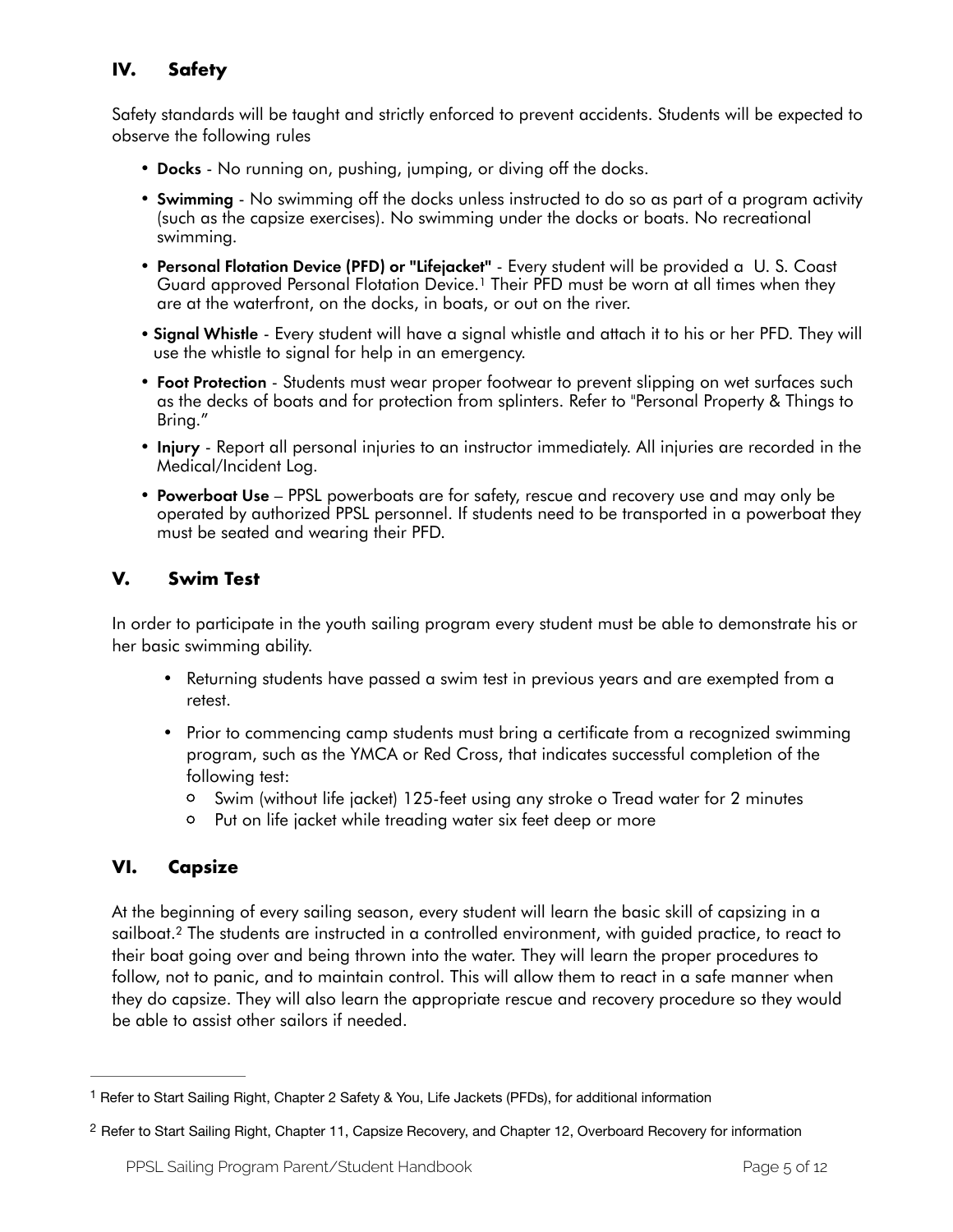#### **VII. Rules of the Sailing Area – The Allegheny River**

The Allegheny River is a navigable waterway with commercial and recreational powerboat traffic. As a restricted waterway, sailboats are required to keep clear of all commercial boat traffic. All onwater instruction will include an instructor in a powerboat. Instructors will have a marine radio with them at all times on the water for communication with vessels in the area and a loud-horn for communication with sailors. Lessons will include procedures and regulator practice for clearing a passing channel for commercial and recreational powerboat traffic.

#### **A. Sailboat Safety Procedures & Channel Clearance for Commercial Boat Traffic**

The intent of the safety procedure is to ensure safe operation of PPSL sailboats in a river channel that includes a range of commercial and industrial boat traffic with limited ability to maneuver. It is recognized that the Allegheny River near the Point of Pittsburgh has times of significant commercial and recreational river traffic. It is clearly understood that sailing vessels are the give-way vessel in limited channels such as the Allegheny River. Given the higher level of commercial and industrial boat traffic in the Monongahela River, PPSL will limit sailing instruction to the Allegheny River Channel (down river of the area of PNC Park) to a boundary at the head of Ohio mid-channel (the Point Fountain) extending to the bow of the Requiem sailboat. The Point of Pittsburgh Sailing League intends to be the model for safe program operations that do not impinge on commercial traffic.

- The sailing program of PPSL will be a structured, instructional-based effort for high school students.
- All on-water sailing will be in led by a US Sailing Association certified instructor.
- The sailing program will follow US Sailing guidance on safe sailing including swimming certifications and wearing of PFD's and helmets at all times when on the water. US Sailing guidance includes assessing appropriate weather and water conditions for sailing. For PPSL, this will include pending weather, wind and river current.
- An AIS system and VHF radio will be on the safety boat that will be utilized for contact with commercial traffic including responding to advisories broadcasted by commercial vessels.
- A seasonal schedule for sailing instruction will be provided to the US Coast Guard Congested Waterways Committee and the Waterways Council. Periodic updates will be provided for modifications.
- At this point, sailing will not be undertaken on weekends during summer months. In addition, on-water sailing instruction will be suspended during times of high river traffic including events at PNC Park or Heinz Field.
- Instructors will have a loudhailer, whistle and air horn on board. A horn blast system to announce river channel clearing procedures to sailors will be developed and posted on all safety boats and sailboats.
- Overboard drills will be included in the clearance procedure and all sailboats will have paddles on board to aid in channel clearance.
- Channel clearance procedures will be practiced on a weekly basis.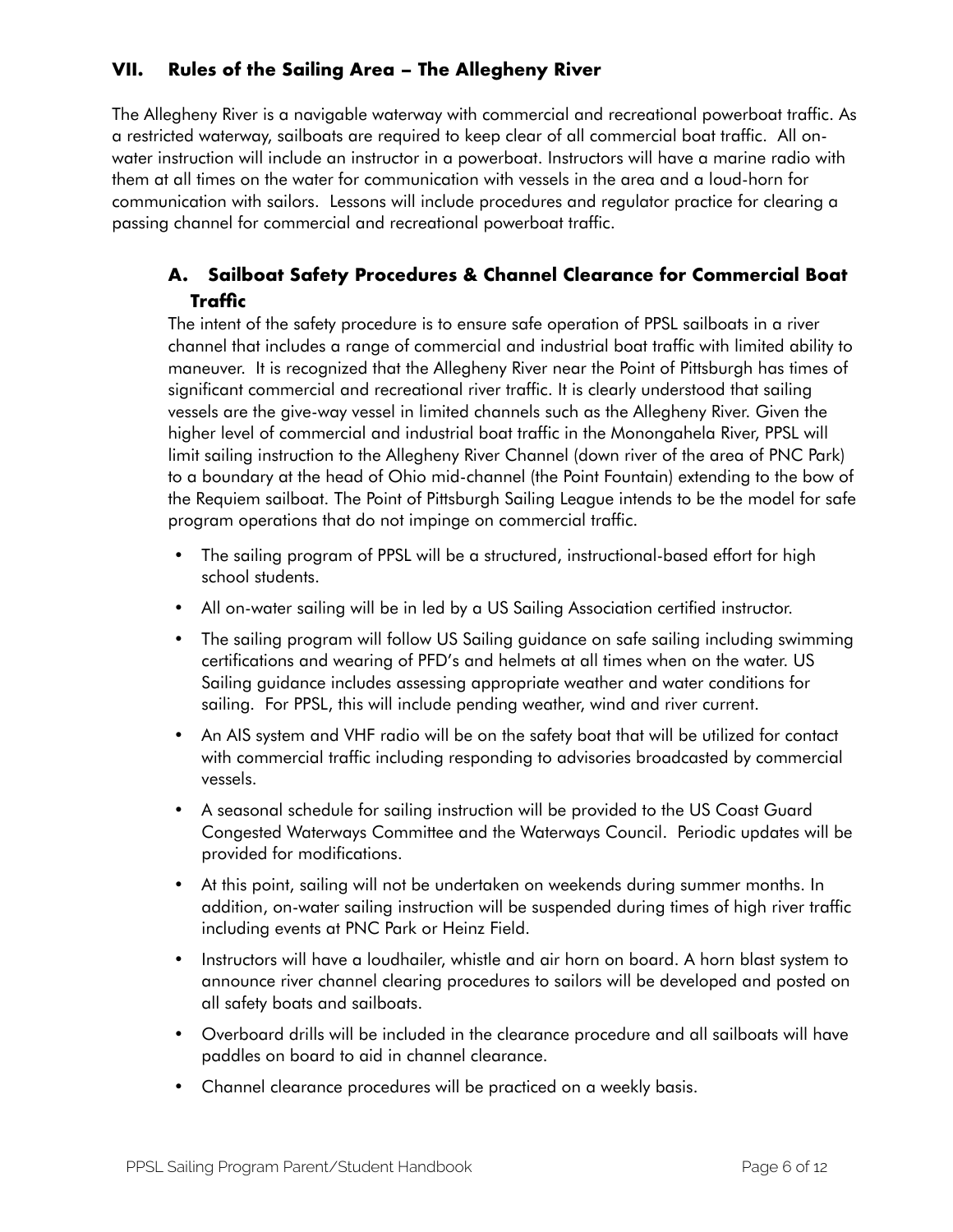#### **B. Procedures for River Clearance Is Based on the Type of Commercial Traffic**

The sailing program coordinator will participate in the Pittsburgh Safe Boating Council and the Coast Guard Congested Waterways Committee. PPSL safety procedures will be amended based on issues raised at meetings.

#### **1. General Commercial Traffic With Limited Ability To Maneuver**

Upon determining the traffic is headed in the direction of the area where sailing is underway, the lead contact will contact the commercial traffic. Sailing will be moved toward the other side of the channel. The lead will maintain contact with a commercial vessel to advise progress of moving the fleet.

#### **2. Industrial Boat Traffic/Barge Traffic**

Upon determining that industrial boat traffic is headed in the direction of the area with active sailing, the safety boat will contact the vessel. Sailing will be moved toward the closest shore area and clear of the marked channel. The safety will maintain contact with the vessel to advise progress of moving the fleet.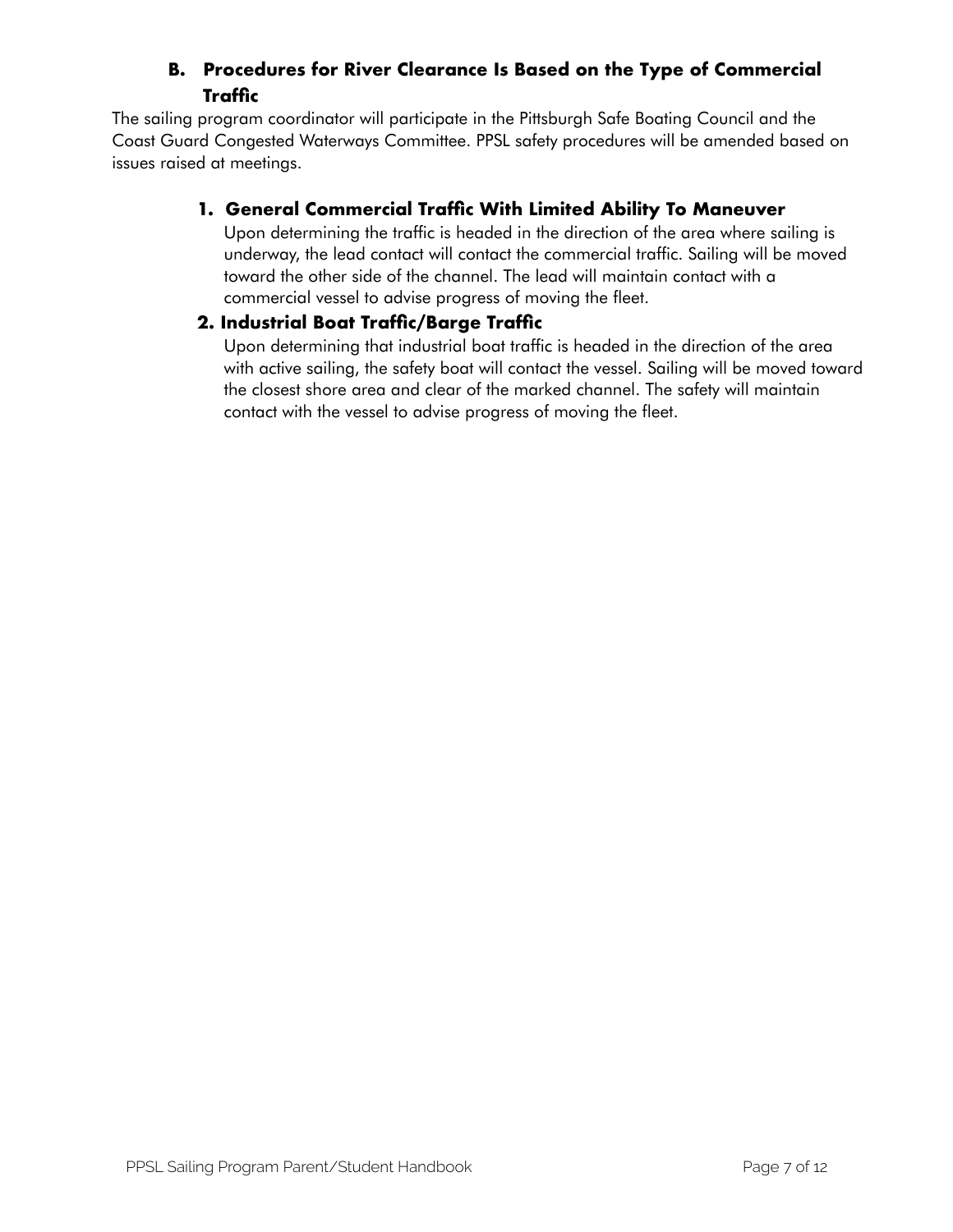#### **VIII. Personal Property & Things To Bring**

*Label Items* - Please label all personal property that you bring to PPSL with your name!

*Food* - Students should bring any food in a sealed plastic bag a kept with them at all times and bottled water.

*Personal Flotation, Shoes, Towel, Clothes, Etc*. - Each student must bring the following items with them each day:

- Footwear, Non-skid shoes are necessary for traction on wet or slanted decks. They should cover toes and heal to prevent splinters from the dock. Water shoes or boat shoes work best, (\$15 - \$30); their soles are designed for wet traction and the shoe dries quickly. Flipflops get lost in the water and do not provide any protection. See Safety on page 6.
- Optional Sailing Gloves (\$15-\$30) Special gloves with no fingertips to help grip the wet lines in heavy air.
- Backpack or Bag to neatly carry and store all of your gear
- Hat with visor (baseball cap) to shield your eyes and keep the sun off your head
- Sunscreen (SPF-30 or higher) to protect skin, even on cloudy days. Reapply frequently.
- Swimsuit, Towel
- Change of clothes Wear loose clothing. Bring extra clothing in a bag or backpack so you can add layers for warmth or change into dry clothing if you get wet. On warm days, wear light, breathable clothing, preferably in lighter colors (they are cooler). Pack a waterproof (plastic supermarket) bag to carry your wet clothing, swimsuit, or towel home.
- Sunglasses Wear sunglasses with good UV (at least 90%) protection. Polarized models are great for reducing glare off the water. Wear a cord (croakie) around your neck to keep them from falling overboard (some styles provide flotation to keep your sunglasses afloat).
- Water bottle You need to keep hydrated in warm weather.

*Medications* - We have no provisions for dispensing medication. Parents/guardians will need to make the necessary arrangements for medications. Students who are deemed competent by their parents may carry asthma and allergy treatments. Parents must sign the permission form.

*Cell Phone* - If your parents have you carry a cell phone for emergency contact, please keep it safely stored, turned off, or in silent mode. Remember that we are not responsible for lost or stolen articles.

**DO NOT BRING**: Valuables, electronic equipment, toys, games, tools, pocketknives, or weapons of any kind – PPSL is not responsible for lost items.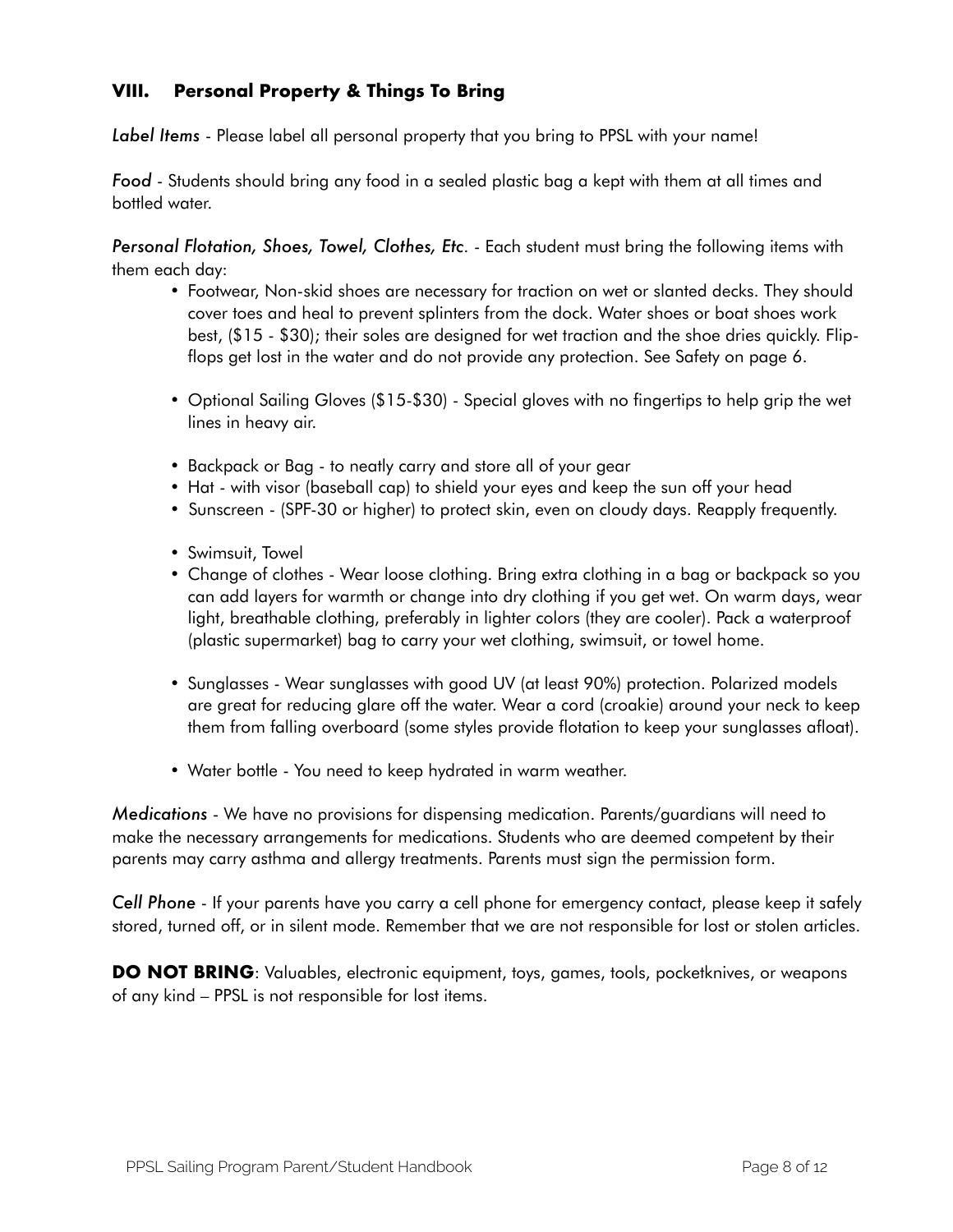#### **IX. United States Sailing Association, Inc.**

The United States Sailing Association, Inc. also referred to as "US SAILING" is the Official National Governing Body of Sailing in the United States. It represents sailors in Olympic, government, and international organizations. US SAILING offers an extensive range of services and products to sailors. Please visit the US SAILING Website www.ussailing.org to learn more information on training, books, events, etc.

#### **X. Program Curriculum**

The Point of Pittsburgh Sailing League follows the "Small Boat" curriculum of the United States Sailing Association, Inc (US SAILING). We use instructors who have earned at least Level I (Sailing) instructor certification. All training material and publications used are developed and or distributed by US SAILING.

Students will work towards US SAILING "Small Boat Sailor" Certification. This includes learning and then demonstrating mastery of skills in the following areas:

| Wind Direction       | Rigging / Unrigging | Knots And Lines    |
|----------------------|---------------------|--------------------|
| Rules Of The Road    | Departure / Landing | Steering           |
| Safety Position      | Tacking             | Points Of Sail     |
| Jibing               | Capsize Recovery    | Overboard Recovery |
| Getting Out Of Irons | Upwind Sailing      |                    |

Once certified as a "Small Boat Sailor," advanced students may work towards US SAILING "Small Boat Performance Sailor" Certification. This includes learning and then demonstrating mastery of skills in the following areas:

| Seamanship             | Nomenclature              | Navigation                  |
|------------------------|---------------------------|-----------------------------|
| Current                | Weather And Land Effects  | Proper Sail Trim            |
| Proper Boat Trim       | Roll Tacking              | Jibing                      |
| Sailing A Windward Leg | Sailing A Reach           | Starting                    |
| Finishing              | <b>Rounding Marks</b>     | Sailing Without A<br>Rudder |
| Sailing Backwards      | Spinnaker Skills And Trim |                             |

Each student will receive a Small Boat Sailor Certification Record Book to track their progress towards their US SAILING Small Boat Sailor Certification.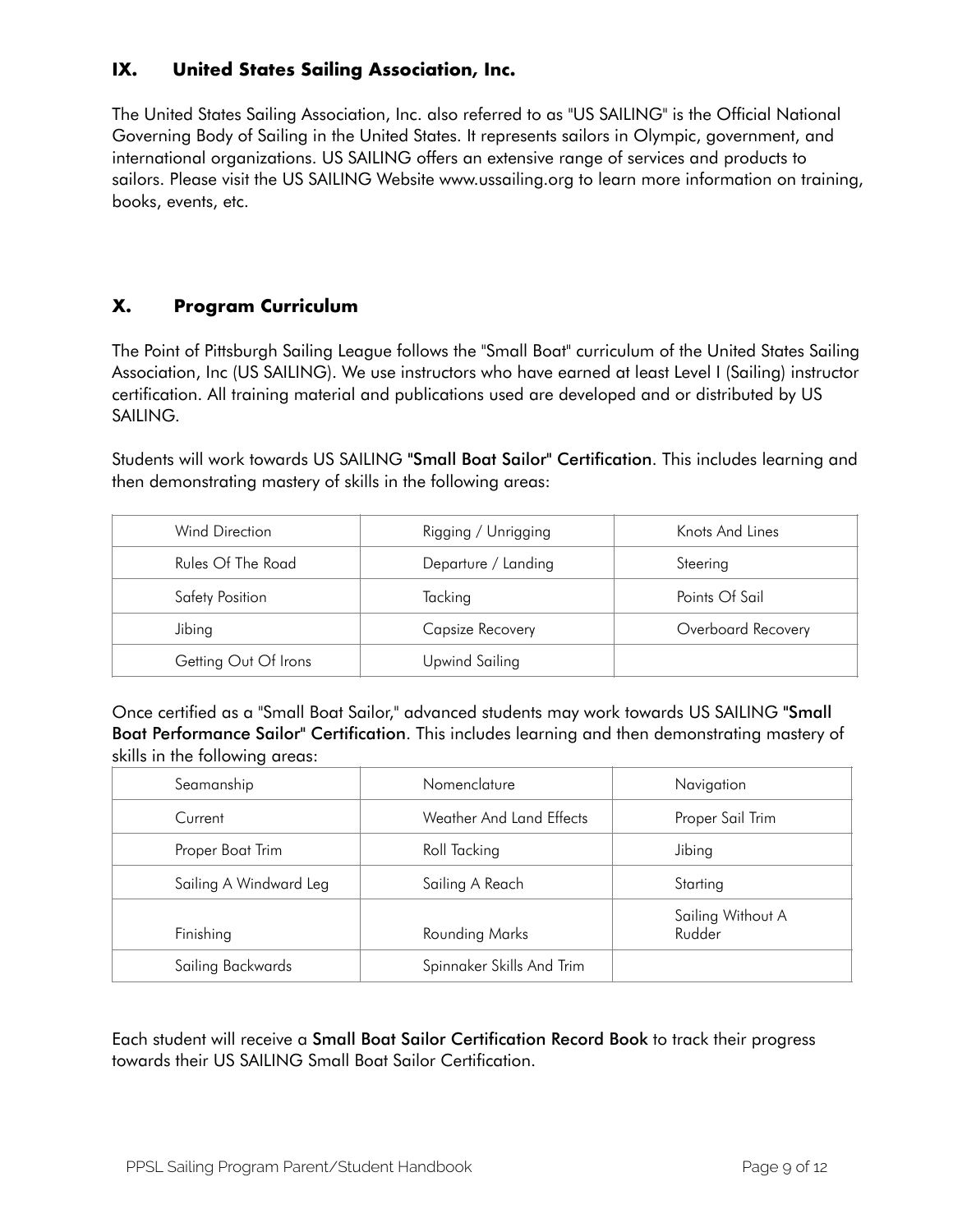#### **XI. Medical and Health Policy**

The safety of all Point of Pittsburgh Sailing League participants and instructors is of utmost importance to our program's success.

#### **A. Medications**

PPSL is not generally authorized to dispense any medications. Students who are deemed competent by their parents or guardians may carry their own allergy and asthma implements such as inhalers and Epi-pens. Epi-pens or similar allergy devices which may be administered by appropriately trained staff in emergencies. PPSL will require a written authorization from the parent or guardian to do so.

Inhalers and Epi-pens must be sealed in waterproof bags and attached to the student's PFD in such a manner as to eliminate the possibility of the waterproof bag becoming entangled with sailing equipment.

#### **B. River Water**

There can be high levels of algae or bacteria in river water. It is reasonable to be conservative and limit student and staff exposure to the water. These procedures are necessary for protection of students in the program.

- The PPSL will accept a certificate from a recognized swimming program that students are competent swimmers. Such programs include, but are not limited to, the Red Cross or YMCA.
- Students and staff should not swallow river water.
- All students and staff coming into contact with river water should rinse off with clean water.
- Life jackets should be left outside and hosed off as needed.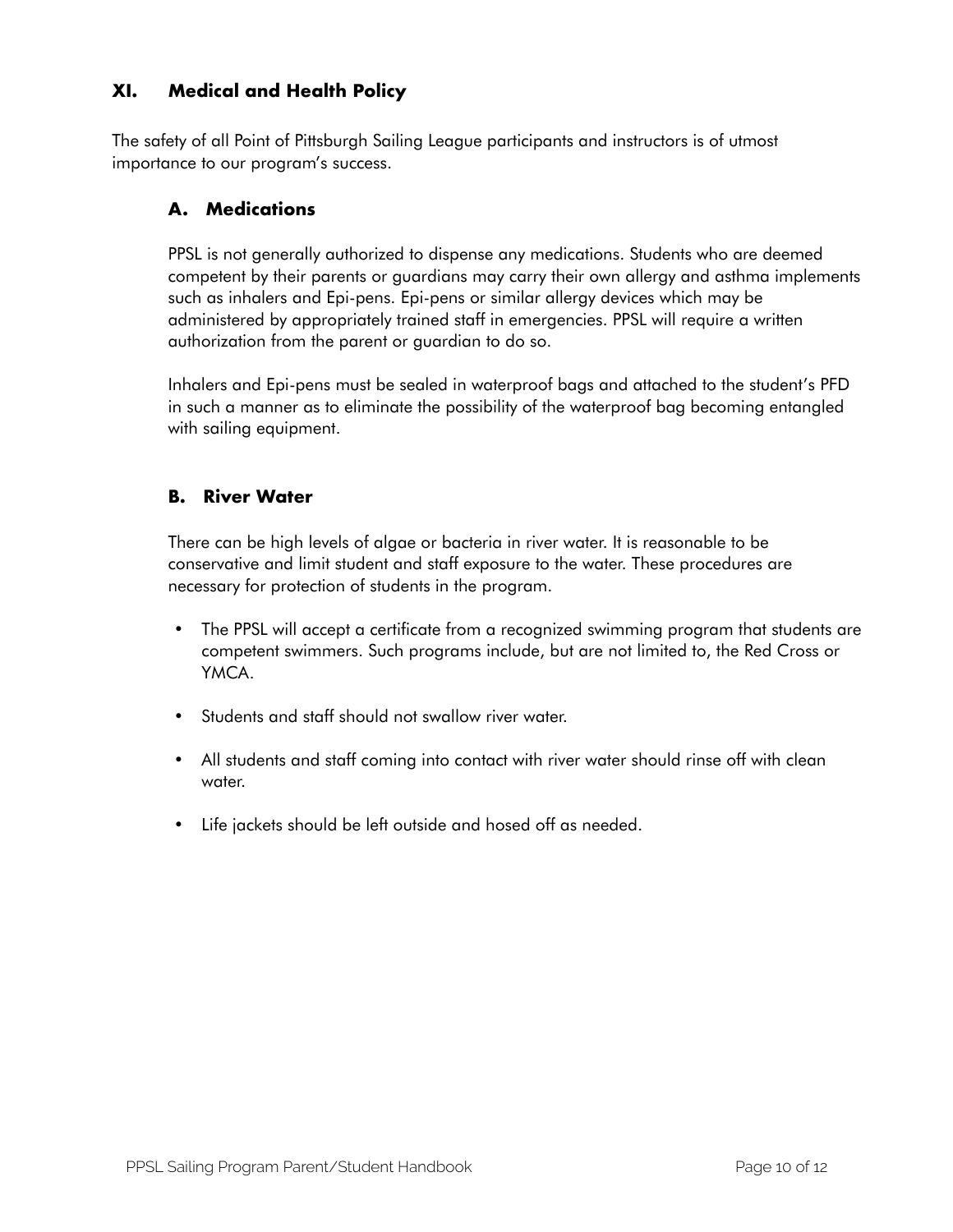#### **XII. Student Safety Conduct Code / Discipline Policy**

Safety of students and staff at the PPSL Sailing Program is our primary concern. Cooperation and respect are essential to safety and are expected from all students in the sailing program. The program staff or director may remove a student from class if that student's behavior creates a disruptive or dangerous situation for him/herself, other students, or program staff. We request that all parents support our efforts by reviewing this policy with their children.

Students must return a signed copy of this policy before they can participate in the program.

#### **A. First Incident**

- Student will be removed from class and will be kept on-shore for a period of time deemed appropriate by the director or assistant director. Student will be supervised by a staff member.
- The incident will be recorded in the Medical/Incident Book.
- Parent/guardian will be informed of the incident by the program director or designee at the end of the day. The parent/guardian will receive a copy of what is recorded in the Medical/Incident Book

#### **B. Second Incident**

- Student will be removed from class and parent/guardian will be called to take the student home. The student will be supervised by a staff member until the parent/ guardian arrives.
- The incident will be recorded in the Medical/Incident Book. The parent/guardian will receive a copy of what is recorded in the Medical/Incident Book.
- The student will only be allowed to return to the program after a discussion with the program director, the student, and the parent/guardian.

#### **C. Third Incident**

- Student will be removed from class. Parent/guardian will be called to take student home. The student will be supervised by a staff member until the parent/guardian arrives.
- The incident will be recorded in the Medical/Incident Book. The parent/guardian will receive a copy of what is recorded in the Medical/Incident Book.
- The student will not be allowed to return to the program. There will be no refund of program tuition.
- Student will not be allowed to register for the program the following year.